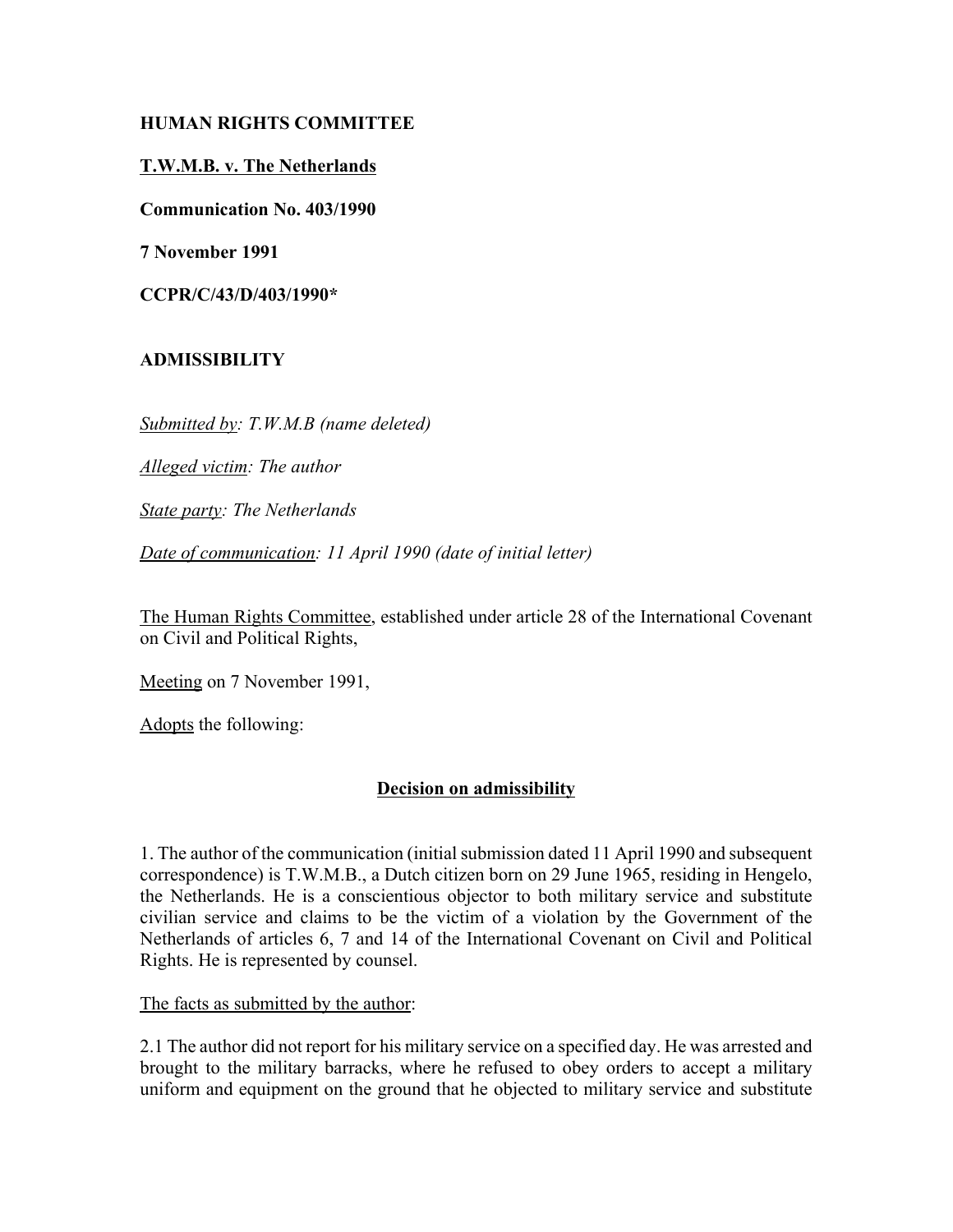public service as a consequence of his pacifist convictions. On 2 February 1987, he was courtmartialled and found guilty of violating articles 23 and 114 of the Military Penal Code (**Wetboek van Militair Strafrecht**) by the Arnhem Military Court (**Arrondissementskrijgsraad**) and sentenced to six months' imprisonment and dismissal from military service.

2.2 Both the author and the Public Prosecutor appealed to the Supreme Military Court (**Hoog Militair Gerechtshof**) which, on 6 May 1987, found the author guilty of violating articles 23, 114 and 150 of the Military Penal Code and article 57 of the Penal Code and sentenced him to twelve months' imprisonment and dismissal from military service. On 9 February 1988, the Supreme Court (**Hoge Raad**) rejected the author's appeal.

# The complaint:

3.1 The author alleges that the proceedings before the courts suffered from various procedural defects, notably that the courts did not correctly apply international law and did not consider the following conventions and general principles:

-the International Covenant on Civil and Political Rights;

-the European Convention on Human Rights and Fundamental Freedoms;

-the Convention on the Prevention and Punishment of the Crime of Genocide;

-the Hague Convention (IV) on the Laws and Customs of War on Land;

-the 1925 Geneva Protocol on the Prohibition of the Use of Toxic Gases and Bacteriological Weapons;

-the London Charter of the International Military Tribunal at Nuremberg;

-the 1949 Geneva Convention (IV) on the Protection of Civilian Persons in Times of War;

-the principle that civilian populations may never be targeted during military operations;

-the principle that a distinction between civilian populations and combatants and between civilian and military targets be observed at all times;

-the principle of proportionality;

-the principle that violence which is likely to cause unnecessary suffering is to be avoided.

3.2 The author's defence was based on the argument that by performing military service, he would become an accessory to the commission of crimes against peace and of genocide, as he would be forced to participate in the preparation for the use of nuclear weapons. In this context, the author regards the NATO strategies of "flexible response" and "forward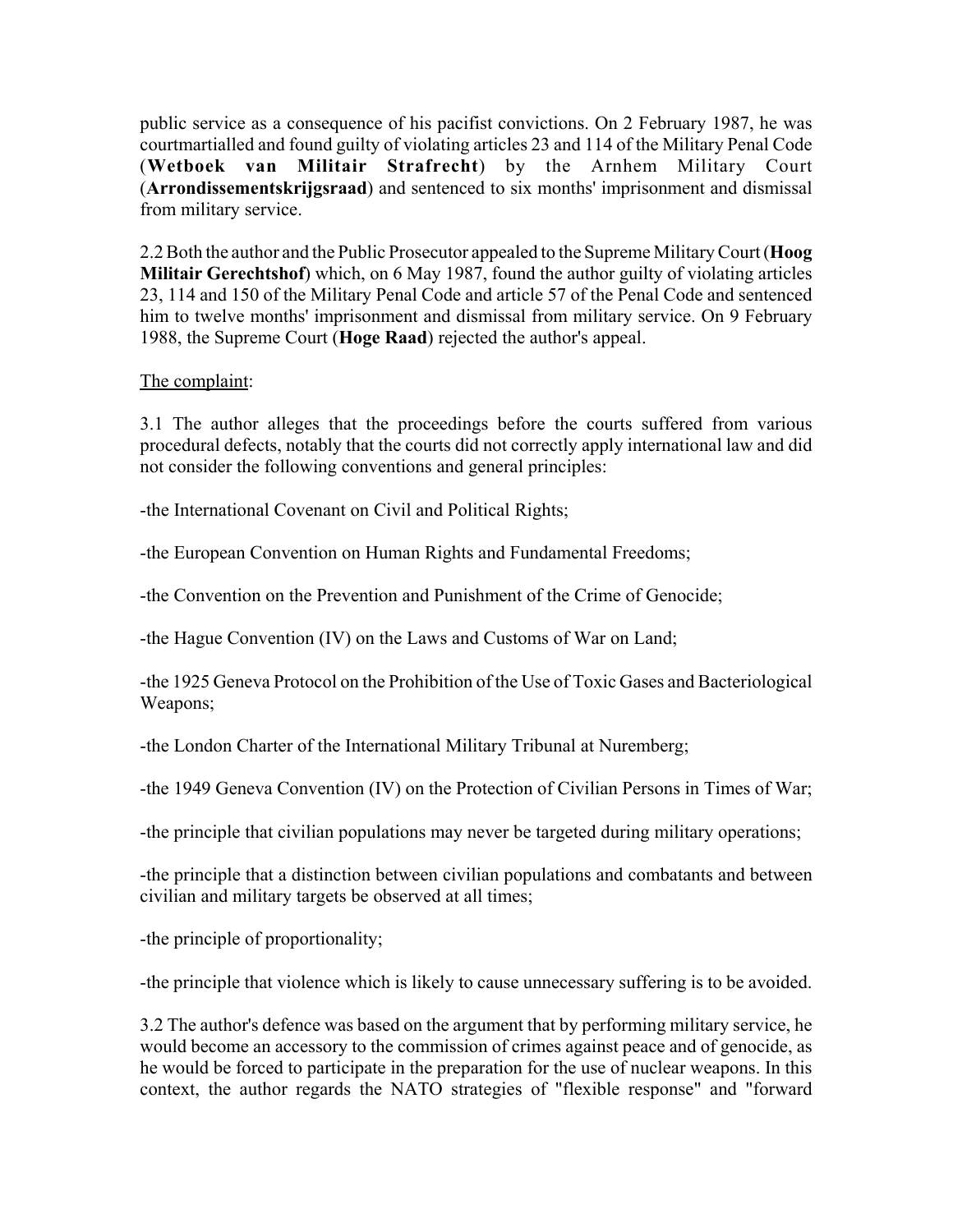defence", as well as the military operational plans based on them, which envisage resort to nuclear weapons in armed conflict, as a conspiracy to commit a crime against peace and/or the crime of genocide.

3.3 According to the author, the Dutch army, integrated as it is in the NATO structures, is preparing a nuclear war, which should be considered illegal in the light of international law.

3.4 The Supreme Military Court rejected the author's line of defence. It held that the question of the author's participation in a conspiracy to commit genocide or a crime against peace, did not arise, as the international rules and principles invoked by the author do not concern, in the view of the Court, the issue of the deployment of nuclear weapons and likewise the conspiracy does not occur, since the NATO doctrine does not automatically imply use without further consultations.

3.5 The author further alleges that the Supreme Military Court was not impartial within the meaning of article 14, paragraph 1, of the Covenant or article 6 of the European Convention on Human Rights. He explains that the majority of the members of the Supreme Military Court were highranking members of the armed forces, who given their professional background, could not be expected to hand down an impartial verdict.

3.6 The author terms the appointment of the civilian members of the Supreme Military Court "a joke" pointing out that the "civilian" members of the Supreme Military Court who had been appointed in accordance with the rules of procedure used to serve in the highest ranks of the armed forces during their professional careers and upon retirement became the "civilian" members of the Supreme Military Court.

### The State party's observations and author's clarifications:

4.1 The State party notes that a State's right to require its citizens to perform military service, or substitute service in the case of conscientious objectors whose grounds for objection are recognized by the State, is, as such, not contested. Reference is made to article 8, paragraph 3, c (ii) of the Covenant.

4.2 The Government takes the view that the independence and impartiality of the Supreme Military Court in the Netherlands is guaranteed by the following procedures and provisions:

The president and the member jurist of the Supreme Military Court are judges in the Court of Appeal (**Gerechtshof**) in The Hague, and remain president and member jurist as long as they are members of the Court of Appeal.

The military members of the Supreme Military Court are appointed by the Crown. They are discharged after reaching the age of seventy.

The military members of the Supreme Military Court do not hold any function in the military hierarchy. Their salaries are paid by the Ministry of Justice.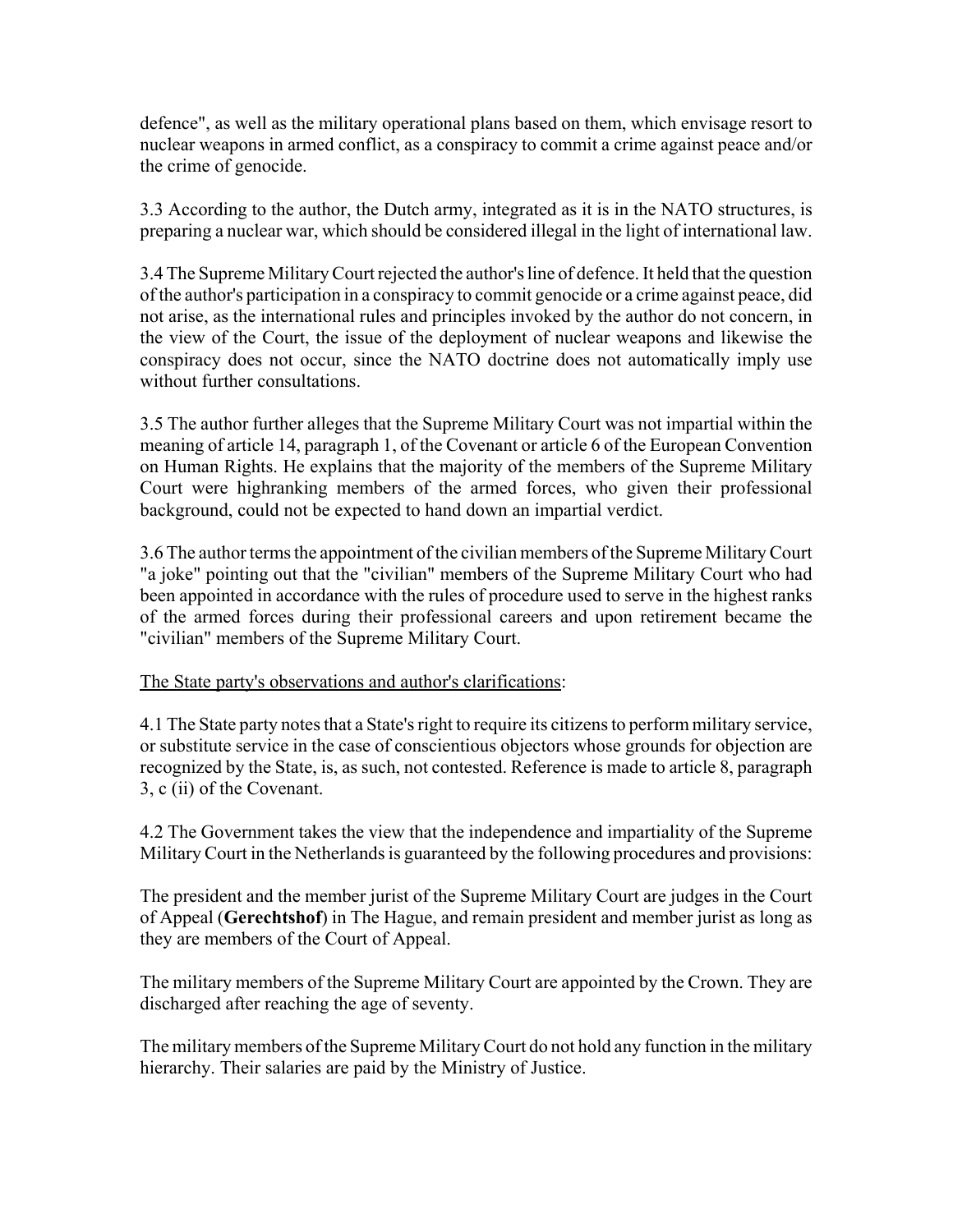The president and the members of the Supreme Military Court have to take an oath before they can take up their appointment. They swear or vow to act in a fair and impartial way.

The president and the members of the Supreme Military Court do not owe any obedience nor are they accountable to any one regarding their decisions.

As a rule the sessions of the Supreme Military Court are public.

4.3 The State party points out that national and international judgments have confirmed the impartiality and independence of the military courts in the Netherlands. Reference is made to the **Engel Case** of the European Court of Human Rights<sup>1</sup> and to the judgment of the Supreme Court of the Netherlands of 17 May 1988.

4.4 With regard to the exhaustion of domestic remedies the State party claims that the Act on Conscientious Objection to Military Service (**Wet Gewetensbezwaren Militaire Dienst)** is an effective remedy to insuperable objections to military service. The State party contends that as the author has not invoked the Act, he has thus failed to exhaust domestic remedies.

4.5 The State party contends that the other elements of the applicant's communication are unsubstantiated. It concludes that the author has no claim under article 2 of the Optional Protocol and that his communication should accordingly be declared inadmissible.

5.1 In his reply to the State party's observations the author claims that the Conscientious Objection Act has a limited scope and that it may be invoked only by conscripts who meet the requirements of Section 2 of the Act. The author rejects the assertion that Section 2 is sufficiently broad to cover the objections maintained by "total objectors" to conscription and alternate civilian service. He argues that the question is not whether the author should have invoked the Conscientious Objection Act, but whether the State party has the right to force the author to become an accomplice to a crime against peace by requiring him to do military service.

5.2 The author contends that the State party cannot claim that the European Court of Human Rights has confirmed the impartiality and independence of the Netherlands court martial procedure (Military Court).

5.3 With regard to the exhaustion of domestic remedies the author explains that he was convicted by the court of first instance and that his appeals to the Supreme Military Court and the Supreme Court of the Netherlands were rejected. He argues, therefore, that the requirement to exhaust domestic remedies has been fully complied with.

### Issues and proceedings before the Committee:

6.1 Before considering any claims contained in a communication, the Human Rights Committee must, in accordance with rule 87 of its rules of procedure, decide whether or not it is admissible under the Optional Protocol to the Covenant.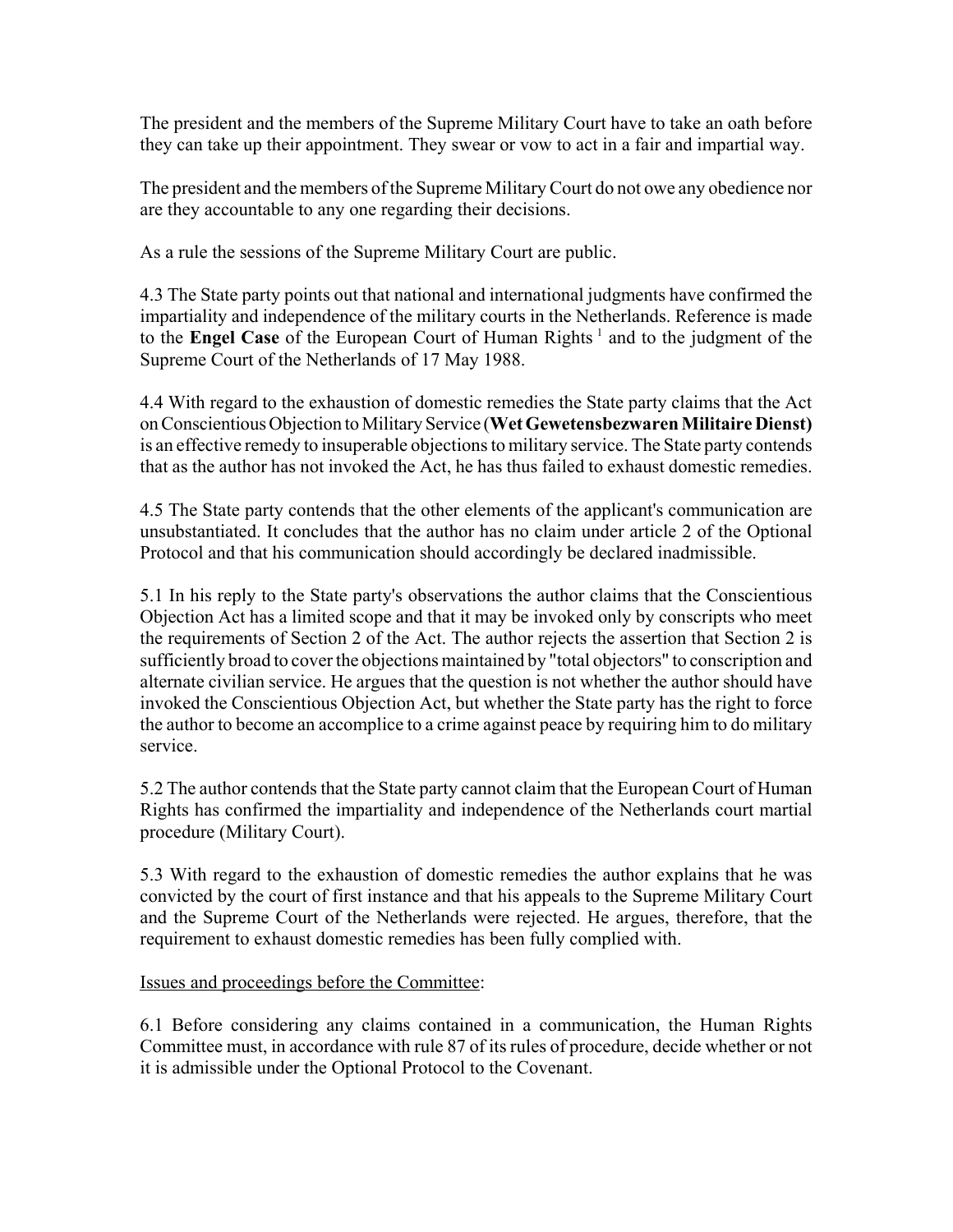6.2 Article 5, paragraph 2(a) of the Optional Protocol precludes the Committee from considering a communication if the same matter is being examined under another procedure of international investigation or settlement. The Committee has ascertained that the case is not under examination elsewhere. The Committee has found that the same matter was considered in 198889 by the European Commission of Human Rights; this does not, however, preclude the Committee's competence, as the State party has made no reservation to that effect.

6.3 With regard to article 5, paragraph 2(b), of the Optional Protocol, the State party claims that, as the author failed to apply for substitute civilian service by invoking the Act on Conscientious Objection to Military Service, he has thus failed to exhaust domestic remedies. The Committee is unable to conclude that this Act can be construed as an effective remedy for an individual who objects not only to military service, but also to substitute civilian service. The author has been convicted twice and has appealed to the Supreme Court of the Netherlands and the Committee observes that, in the circumstances, there are no effective remedies within the meaning of article 5, paragraph 2(b) of the Optional Protocol, which the author should still pursue.

6.4 The author has contested the independence and impartiality of the Supreme Military Court. Taking into account the State party's observations, the Committee finds that the author has failed to sufficiently substantiate his contention, for purposes of admissibility, and that this part of the complaint does not constitute a claim under article 2 of the Optional Protocol.

6.5 With regard to the author's objection to the power of the State to require him to do military or substitute national service, the Committee observes that the Covenant does not preclude the institution of compulsory military service by States parties, and refers in this connection to the pertinent provision in article 8, paragraph  $3(c)(ii)$ . Consequently, by reference to the requirement to do military service or, for that matter substitute service, the author cannot claim to be a victim of a violation of articles 6 and 7 of the Covenant. Therefore, this part of the communication is inadmissible under article 3 of the Optional Protocol as incompatible with the provisions of the Covenant.

7. The Human Rights Committee therefore decides:

(a) that the communication is inadmissible under articles 2 and 3 of the Optional Protocol;

(b) that this decision shall be communicated to the State party, to the author and to his counsel.

[Done in English, French, Russian and Spanish, the English text being the original version.]

### Footnotes

\*/ All persons handling this document are requested to respect and observe its confidential